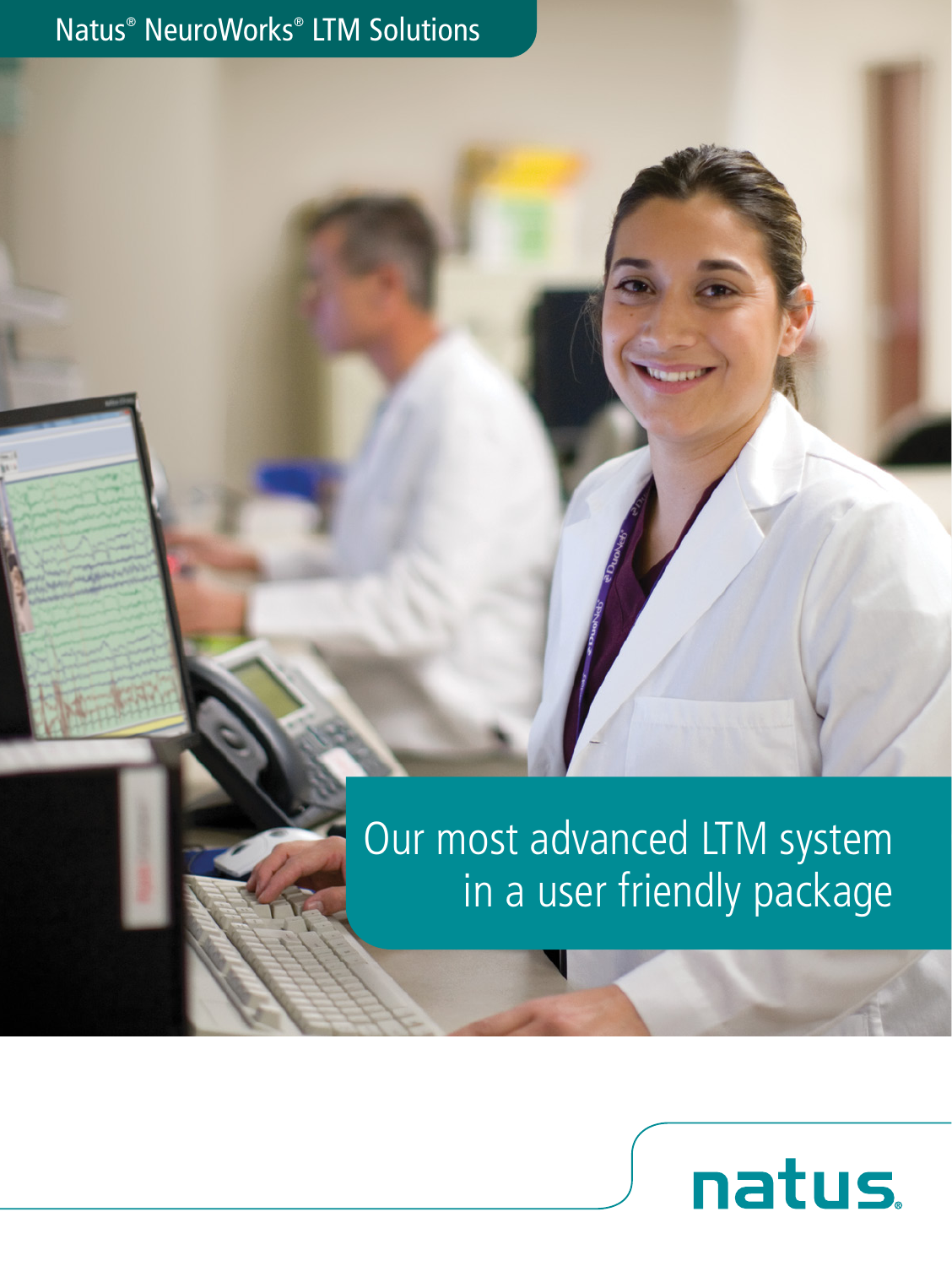# Natus® NeuroWorks® LTM Solutions

# Long-term monitoring solutions

#### Enhanced patient mobility and comfort

Continuous monitoring, even when the patient disconnects

#### Maximum comfort and convenience for clinicians

Sit-to-stand height adjustable, ergonomic cart that provides effortless access to software, devices and supplies

#### High-quality data

Record up to 256 channels at 16 kHz with the Natus Quantum amplifier

# Natus NeuroWorks software

The Natus NeuroWorks platform simplifies the collection, monitoring and management of data for epilepsy studies

#### Leading-edge software that provides an intuitive clinical experience

- **•** Windows® 10 compatible
- **•** Multiple spike and event analysis plus many additional Advanced Trending options
- **•** Physiological Monitoring Integration options
- **•** Fully synchronized, easy to set up, Full HD (1080p) TCP/IP PTZ network cameras
- **•** Powerful qEEG trending
- **•** Data sharing in multi-site environments

#### Time-saving administrator functions

- **•** Automated discovery of amplifiers and cameras using DHCP
- **•** Automated settings synchronization across networked NeuroWorks stations

#### Security and peace of mind for IT professionals and clinicians working together

- **•** XLSecurity Layer with role-based security package and drive encryption
- **•** Searchable and powerful enterprise level SQL server distributed database
- **•** Bi-directional HL7 integration with HIS/EMR
- **•** Automated software installation for large sites with Cerebrum Enterprise Solution

#### Stellate gridView software extension

Easily capture and communicate intracranial EEG study findings

- **•** Automatically segment pre-op MRI images to render a patient specific 3D brain model
- **•** Co-register post implantation MRI or CT images with the 3D model
- **•** Identify and highlight electrode contacts from within Natus NeuroWorks



#### Functional brain mapping

Software integrated Cortical Stimulator compatible with the Natus Quantum amplifier

#### Built-in backup features for unattended operation

On-board amplifier memory serves as backup in case of an emergency with built-in self-monitoring to rectify problems encountered in unattended operation

#### Frequency analysis tool

- **•** Drag the area of interest
- **•** Quickly identify frequency, amplitude and power for selected data
- **•** Display percent for each frequency range



Frequency analysis tool in NeuroWorks

#### Cortical stimulator integration into NeuroWorks software

- **•** Control all parameters through the software
- **•** Stimulation parameters as well as delivered current automatically captured into events
- **•** Capture and classify patient response to stimulation
- **•** Creation of reports for Cortical Stimulation procedures



Software controlled Cortical Stimulator in NeuroWorks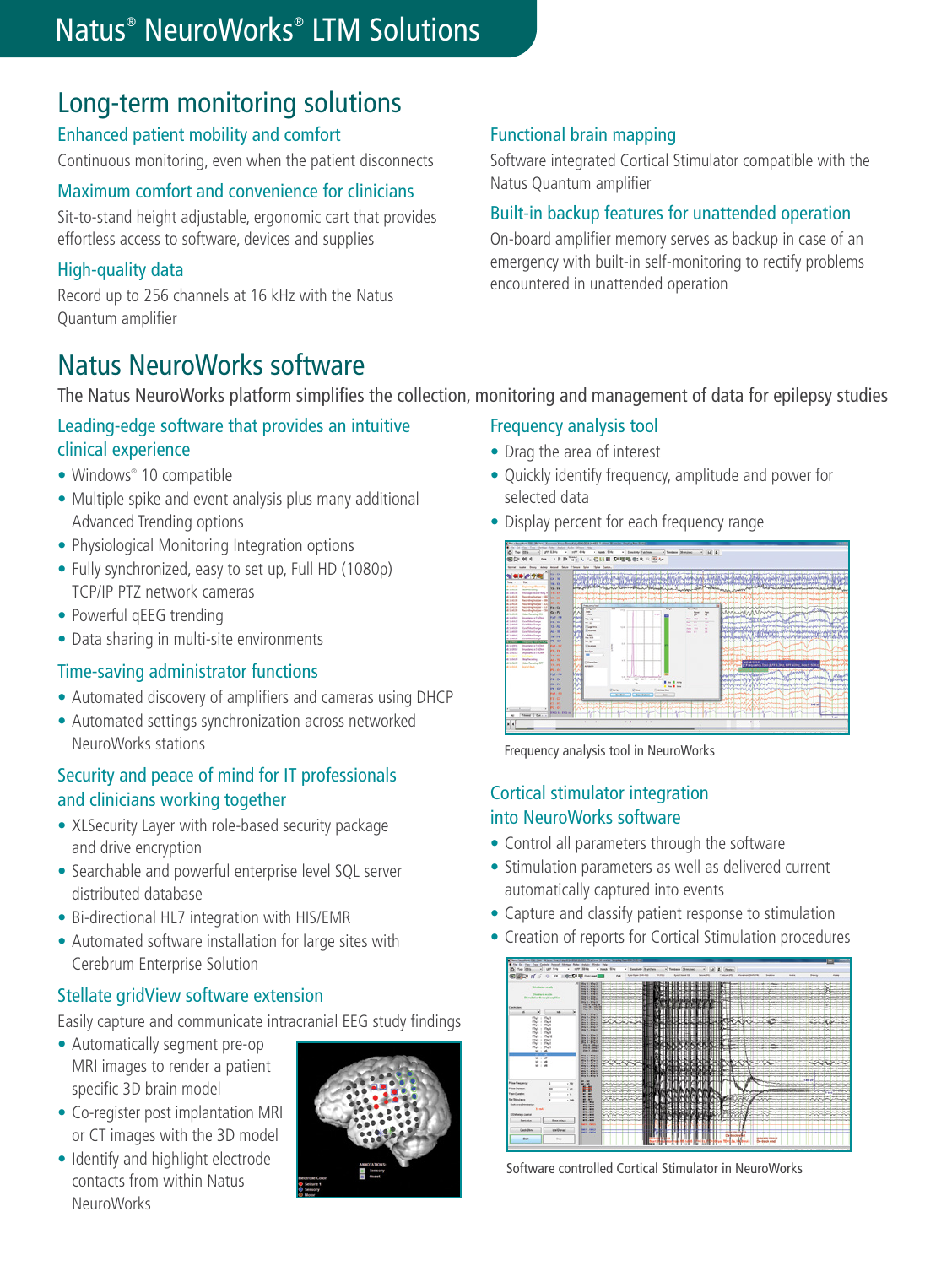# Natus NeuroWorks LTM hardware

A full line of durable, reliable, high-quality amplifiers for dependable data acquisition



| 88888888888888            |  |
|---------------------------|--|
|                           |  |
| natus                     |  |
| <b>xltek</b>              |  |
| EMU40003 Patient Breakout |  |







#### Natus Quantum

#### Ideal for advanced epilepsy diagnostic procedures

- **•** 64-, 128- or 256-channel configurations available with up to 16 differential channels
- **•** Excellent signal quality with up to 16 kHz sampling rate
- **•** On-board memory and battery operation with automated backfill of data
- **•** Data Stream Wizard to speed up clinical workflow when reviewing high sampling data
- **•** Integrated Digital Switch Matrix to facilitate functional brain mapping

#### Natus EMU40EX

#### Ideal for scalp and diagnostic studies with wireless capabilities

- 40 AC channels, 4 DC channels, SpO<sub>2</sub>
- **•** 1 kHz sampling rate
- **•** Bluetooth wireless technology with on-board memory for live monitoring
- **•** Lightweight, patient wearable breakout box

#### Natus Brain Monitor\*

#### Ideal for scalp and diagnostic studies

- **•** Up to 64 referential, up to 12 differential, 16 DC channels
- **•** 4 kHz sampling rate
- **•** On-board impedance check

\*requires NeuroWorks 9.0 or higher

### Cortical Stimulator

#### Functional brain mapping for brain tumor and epilepsy surgery

- **•** Use as standalone or software controlled
- **•** Provides direct, constant current stimulation to the brain
- **•** User configurable frequency, duration and current levels
- **•** Displays selected and actual current delivered

#### Natus Base Unit

#### Universally compatible with Quantum, EMU40EX and Natus Brain Monitor amplifiers

- **•** Touchscreen display with real time interaction with ongoing studies
- **•** Visual impedance checking and adding notes
- **•** Perform bio-calibrations from the patient bedside
- **•** Trigger input for research
- **•** Includes 12 DC Inputs